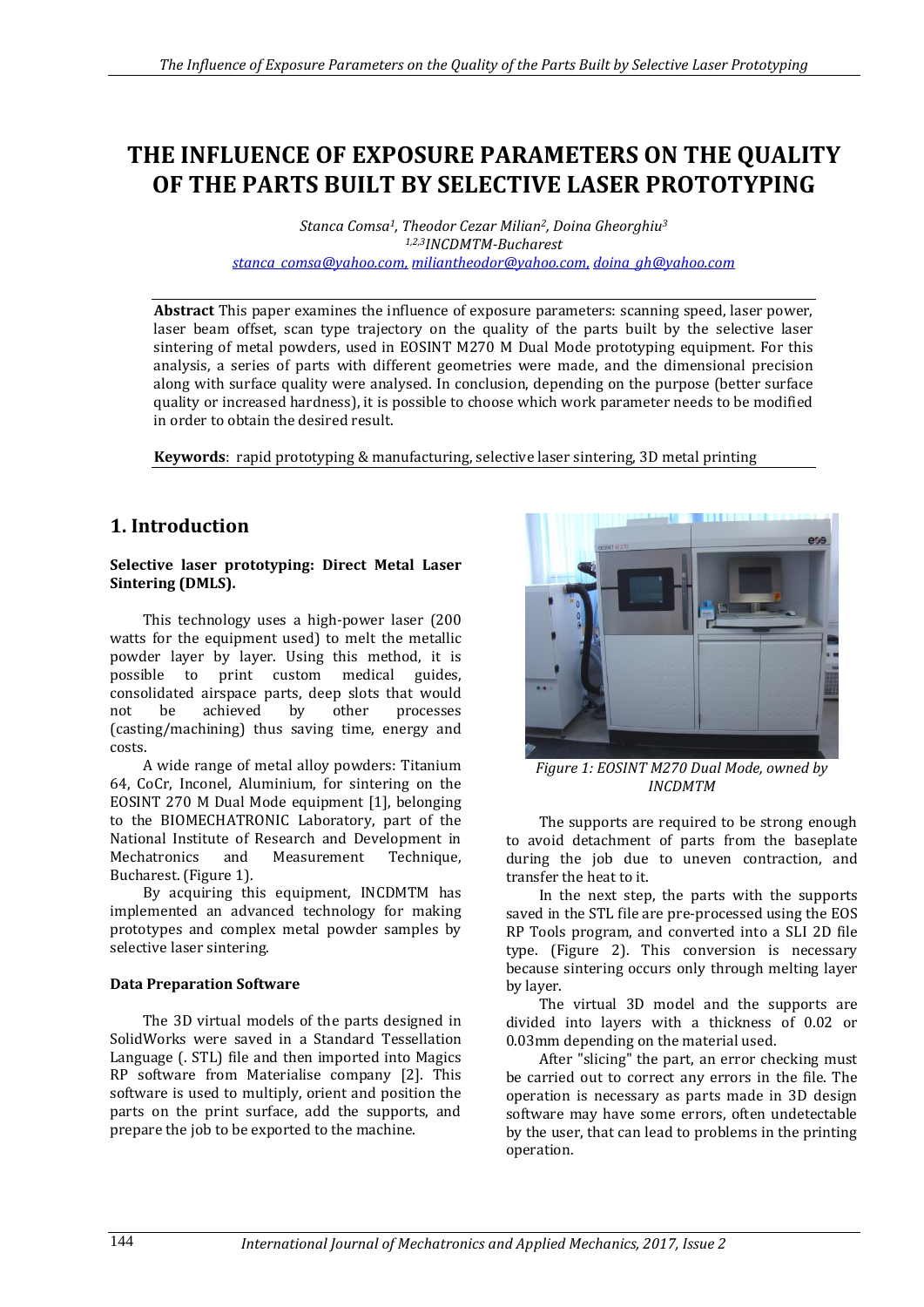

*Figure 2: Conversion of 3D STL file in 2D SLI file*

The next step is to import the parts in the M270 machine system process software (PSW). A very useful option of the PSW software is the EOS Parameter Editor which allows the exposure parameters to be changed for each part/support in the same job.

## **2. Building parts with different parameters**

In order to determine how the process parameters, affect the dimensional and tolerances of the assembly, the structural characteristics, the surface quality and the possibility of detaching from the construction plate, a series of parts was made in 3 jobs.

The first job involves building parts with different scanning speeds and laser power settings, as shown in Figure 3.

The four-part sets made within this job had the following parameters:

- Batch 1: Default CoCr Powder Machine Settings;
- Batch 2: Parts built with lower laser beam power (the default is 195W, but 150W was used);
- Batch 3: Parts built with lower laser beam scanning speed (default 1500mm/s, 1000mm/s used).
- Batch 4: Parts built with higher beam scanning speed (default 1500mm/s, 2000mm/s used).

Job 2 shown in Figure 4, consisted of 6 types of parts with different geometries.



*Figure 3: Parts printed on the baseplate in job 1.*

In this job was modified the scanning distance and direction as well as the number of post contours made on the parts for noted their influence on the surface quality and hardness:

- Batch 1: Default settings for CoCr powder;
- Batch 2: Parts with increased scanning distance (0.2mm);
- Batch 3: Parts built with less scanning distance (0.05mm);
- Batch 4: Parts made with 2 post contours and 150W laser beam power;
- Batch 5: Parts made while keeping laser beam scanning direction only along the X axis;
- Batch 6: A single small part with modified supports to ensure firm fixation on the baseplate.



*Figure 4: Arrangement of the parts on the baseplate in job 2*

The type of parts built in job3 are shown in Figure 5.



*Figure 5: The baseplate with the printed parts in job3 and their encoding*

The first row of parts (those at the top of the construction board) are the gears.

In this set of parts, the parameters were modified for making the supports on the construction plate according to Table 1.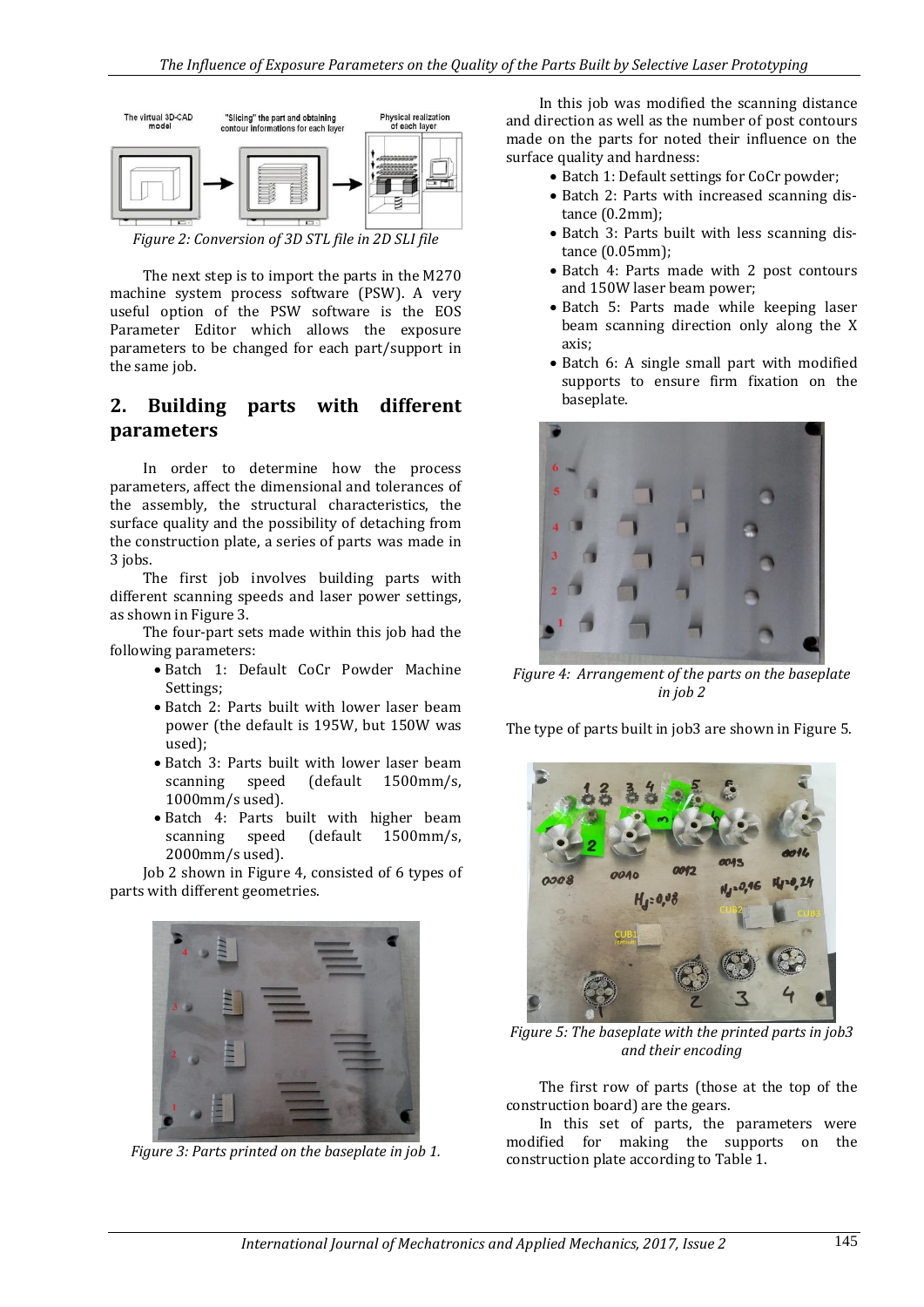|                                  |          |      |     |                |         |     |     | Table 1: Exposure parameters for gearwheel |
|----------------------------------|----------|------|-----|----------------|---------|-----|-----|--------------------------------------------|
| Part number                      |          |      | 2   | 3              | 4       | 5   | b   |                                            |
| Coordinate on                    | $x$ [mm] | 26   | 40  | 64             | 81      | 121 | 151 |                                            |
| baseplate                        | $y$ [mm] | 193  | 193 | 196            | 196 l   | 199 | 201 |                                            |
|                                  |          |      |     |                |         |     |     |                                            |
| Laser Power [W]                  |          | 90   | 90  | 90             | 90      | 90  | 120 |                                            |
| Scan speed [mm/s]                |          | 1350 | 900 |                | 450 300 | 200 | 200 |                                            |
| Part exposure parameters<br>type |          |      |     | EOS DirectPart |         |     |     |                                            |

In the second series of parts (fan rotor type) it was observed the relation between the exposure parameters and the surface quality.

The modified parameters associated with each part of this series are specified in Table 2.

#### *Table 2: Exposure parameters for fan rotor*

| Part number                          | 0008                         | 0010 | 0012 | 0013 | 0014 |      |  |
|--------------------------------------|------------------------------|------|------|------|------|------|--|
| Coordinate on                        | x[mm]                        | 2.   | 56   | 108  | 146  | 200  |  |
| baseplate                            | $v$ [mm]                     | 130  | 138  | 148  | 149  | 157  |  |
| Set of parameters for the shape      |                              |      |      |      |      |      |  |
| Laser Power [W]                      |                              | 100  | 100  | 70   | 160  | 100  |  |
| Scan speed [mm/s]                    | 300                          | 1200 | 600  | 600  | 600  |      |  |
| <b>Parameter set for Downskin</b>    |                              |      |      |      |      |      |  |
| Laser Power [W]                      |                              | 100  | 100  | 70   | 160  | 100  |  |
| Scan speed [mm/s]                    |                              | 1200 | 4800 | 2400 | 2400 | 2400 |  |
| Exposure type for (skin)             | Default OuterSkin Directpart |      |      |      |      |      |  |
| Exposure type for part (Core)        | Default innerSkin            |      |      |      |      |      |  |
| <b>Exposure type for Postcontour</b> | Default Postcontours         |      |      |      |      |      |  |
| Contour thickness (z) [mm]           | 3                            |      |      |      |      |      |  |
| Support radius for baseplate         | 0                            |      |      |      |      |      |  |
| [mm]                                 |                              |      |      |      |      |      |  |

The parts were placed in different areas of the building volume so as to track the influence of their positioning on the precision of execution. The x, y coordinates of the 6 parts represent the position of the centre of the parts on the baseplate.

For the third series of parts (cubes) it was observed how the changing of parameters affect surface quality. Parameters associated with each part of this set are shown in Table 3.

*Table 3: Exposure parameters for cubes*

| Part number                |             | Cube1 default)                            | Cube2                     | Cube3    |  |  |  |  |  |
|----------------------------|-------------|-------------------------------------------|---------------------------|----------|--|--|--|--|--|
| Coordinates                | on $x$ [mm] | 80                                        | 170                       | 200      |  |  |  |  |  |
| baseplate                  | $v$ [mm]    | 57                                        | 73                        | 80       |  |  |  |  |  |
| <b>Exposure Parameters</b> |             |                                           | <b>Exposure name type</b> |          |  |  |  |  |  |
|                            |             | Default outerSkin OSHD 016<br>_Directpart |                           | OSHD_024 |  |  |  |  |  |
| Hatch Distance[mm]         |             | 0,08                                      | 0,16                      | 0,24     |  |  |  |  |  |
| Scan speed[mm/s]           |             |                                           | 800                       |          |  |  |  |  |  |
| Laser Power[W]             |             | 195                                       |                           |          |  |  |  |  |  |
| Beam Offset[mm]            |             | 0,03                                      |                           |          |  |  |  |  |  |
| Stripes width[mm]          |             | 4                                         |                           |          |  |  |  |  |  |
| Stripes overlap[mm]        |             | 0,10                                      |                           |          |  |  |  |  |  |
| Skywriting                 |             | 0 <sub>n</sub>                            |                           |          |  |  |  |  |  |
| Stripes alternating x, y,  |             | 0 <sub>n</sub>                            |                           |          |  |  |  |  |  |
| <b>Exposure</b>            |             | <b>Upskin</b>                             | <b>Downskin</b>           |          |  |  |  |  |  |
| parameters for:            |             |                                           |                           |          |  |  |  |  |  |
| Distance[mm]               |             | 0,05                                      |                           |          |  |  |  |  |  |
| Scan speed[mm/s]           |             | 800<br>3000                               |                           |          |  |  |  |  |  |
| Laser Power[W]             |             | 195                                       |                           |          |  |  |  |  |  |
| Thickness[mm]              |             | $\theta$                                  |                           |          |  |  |  |  |  |
| Overlap with inskin[mm]    |             | 0,10                                      |                           |          |  |  |  |  |  |
| Minimum length [mm]        |             | 2                                         |                           |          |  |  |  |  |  |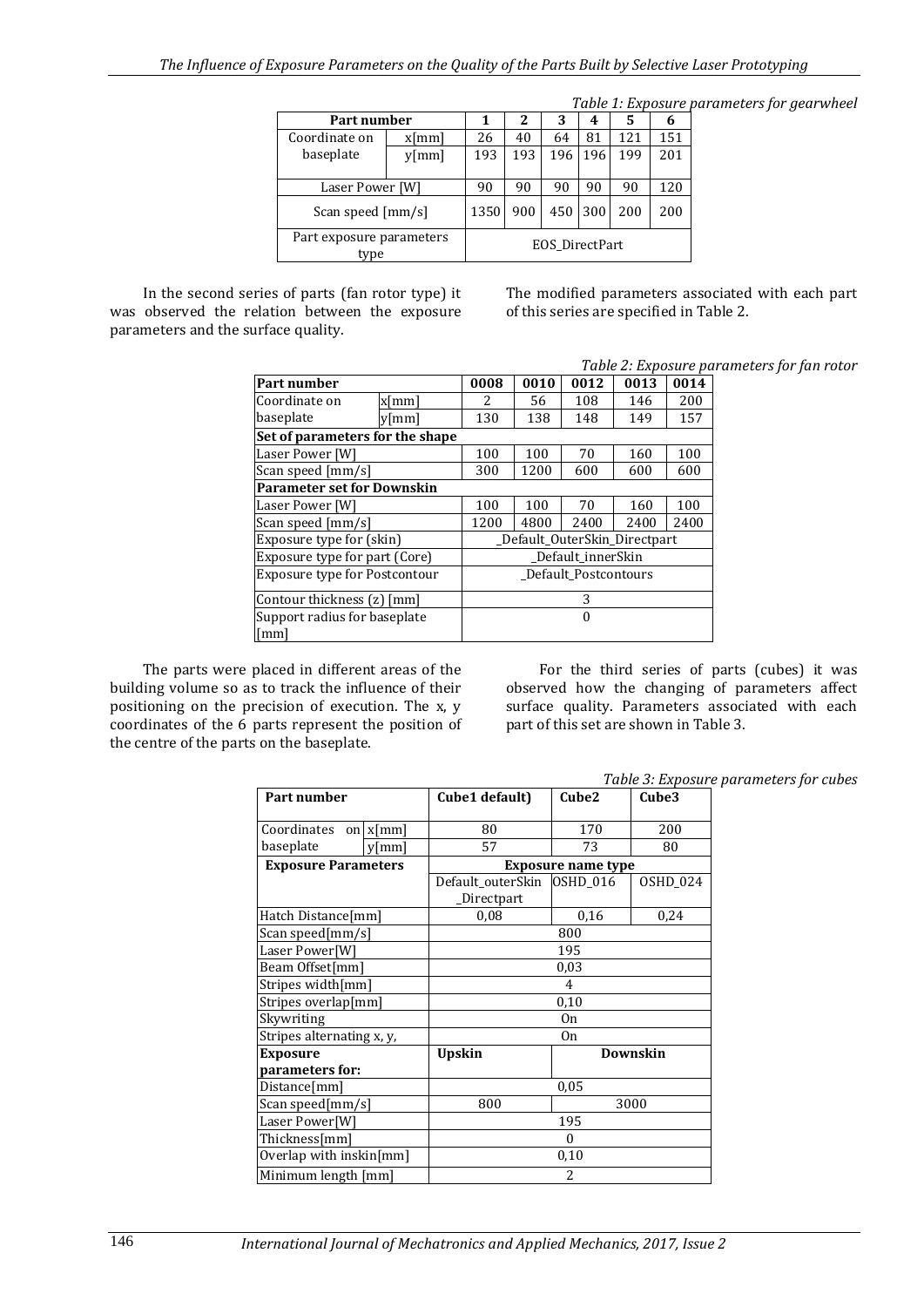In the fourth series of parts (planetary gears), the laser beam offset parameter for each part was modified, and the assembly tolerance monitored.

Parameters associated with each part of this set are shown in Table 4.

*Table 4: Exposure parameters for Planetary gears*

| Part number                    |                    |    | 2       | 3      | 4            | 5   |  |  |
|--------------------------------|--------------------|----|---------|--------|--------------|-----|--|--|
| Coordinates on                 | $x \, \text{[mm]}$ | 22 | 62      | 102    | 141          | 183 |  |  |
| baseplate                      | [mm]               | 10 | 14      | 19     | 24           | 29  |  |  |
| General Beam Offset - GBO [mm] |                    |    |         | 0.09   |              |     |  |  |
| Part Beam Offset - PBO[mm]     |                    |    | $-0,02$ | $+0,0$ | $+0.05 +0.1$ |     |  |  |
| <b>Supports</b>                |                    |    |         |        |              |     |  |  |
| Scan speed [mm/s]              |                    |    | 450     |        |              |     |  |  |
| Laser power [W]                |                    |    | 90      |        |              |     |  |  |

### **3. Results**

Following the visual inspection of the parts performed in the first job, it was observed that the parts built with low scan speed were overexposed (brown-coloured surfaces), and those made with higher scanning speeds of the laser beam had a lower roughness.

Overexposure was also observed in the parts built in job 2 to reduce the scanning distance. By strengthening the supports, the small part of job 2 did not detach from the baseplate during processing. Measurements were made on the parts built in job 2, for a quantitative analysis of the influence of parameters on the roughness and hardness.

The roughness measurements were performed with IND 120 - TAYLOR HOBSON Rugosimeter from the INCDMTM Length Laboratory [3], which has the ability to measure roughness, curl and contour simultaneously, both on flat surfaces and on curved surfaces, being designed for small parts. The measurements are made according to ISO 4287/2003. [4]

The hardness measurement was performed with the hardness tester 251 VRSA-AFFRI/Model 206X from the INCDMTM Lengths Laboratory for Small and Medium Metal Parts. The measurements are made according to SR EN ISO 6507-1 / 2006. [5]

The results of the measurements, both for roughness and for hardness, are presented in Table 5.

| Lot                     | Part                | Rmin      | Rmax      | Ra        | <b>Hardness</b> |
|-------------------------|---------------------|-----------|-----------|-----------|-----------------|
|                         |                     | $(\mu m)$ | $(\mu m)$ | $(\mu m)$ | <b>HRC</b>      |
| $\mathbf{1}$            | Cube 1              | $-4,5$    | 8,5       | 1,1288    | 39,0            |
|                         | Parallelepiped 1    | $-16$     | 12        | 3,1808    | 42,0            |
|                         | Spherical calotte 1 | $-23$     | 41        | 7,9985    |                 |
|                         | Half-cylinder 1     | $-10,5$   | 9         | 4,4268    | 44,5            |
| $\mathbf{2}$            | Cube 2              | $-3,3$    | 3,2       | 0,9389    | 31,0            |
|                         | Parallelepiped 2    | $-12$     | 9         | 3,1428    | 41,6            |
|                         | Spherical calotte 2 | $-31$     | 41        | 8,5330    |                 |
|                         | Half-cylinder 2     | -8        | 8         | 3,9338    | 35,0            |
| 3                       | Cube 3              | $-11$     | 5         | 1,6255    | 33,0            |
|                         | Parallelepiped 3    | $-15$     | 16        | 4,5010    | 45,0            |
|                         | Spherical calotte 3 | $-31$     | 28        | 6,3227    |                 |
|                         | Half-cylinder 3     | $-11,5$   | 8         | 3,9161    | 41,0            |
| $\overline{\mathbf{4}}$ | Cube 4              | $-7,5$    | 13        | 1,3255    | 38,0            |
|                         | Parallelepiped 4    | $-7$      | 8,5       | 2,6485    | 44,0            |
|                         | Spherical calotte 4 | $-19,5$   | 29        | 4,3105    |                 |
|                         | Half-cylinder 4     | $-7$      | 8,5       | 3,4594    | 38,5            |
| 5                       | Cube 5              | $-4,2$    | 3,5       | 1,0648    | 39,0            |
|                         | Parallelepiped 5    | $-11$     | 11        | 3,2367    | 44,0            |
|                         | Spherical calotte 5 | $-23$     | 28        | 6,4980    |                 |
|                         | Half-cylinder 5     | $-10$     | 8         | 3,4520    | 45,0            |

*`Table 5: Measurement results for parts from job 2* 

For a clearer understanding of the roughness variation, depending on the machine's working parameters and the shape and size of the surface, the roughness values Ra (μm) presented in Table 5 were plotted for easier comparison in Figure 6 and 7.

The analysis of the diagram in Figure 7 reveals that the parts belonging to batch 3, made with the decrease of the surface hatch width, have the highest roughness, so this way of changing the parameters should be avoided in practice, if smooth surfaces are desired.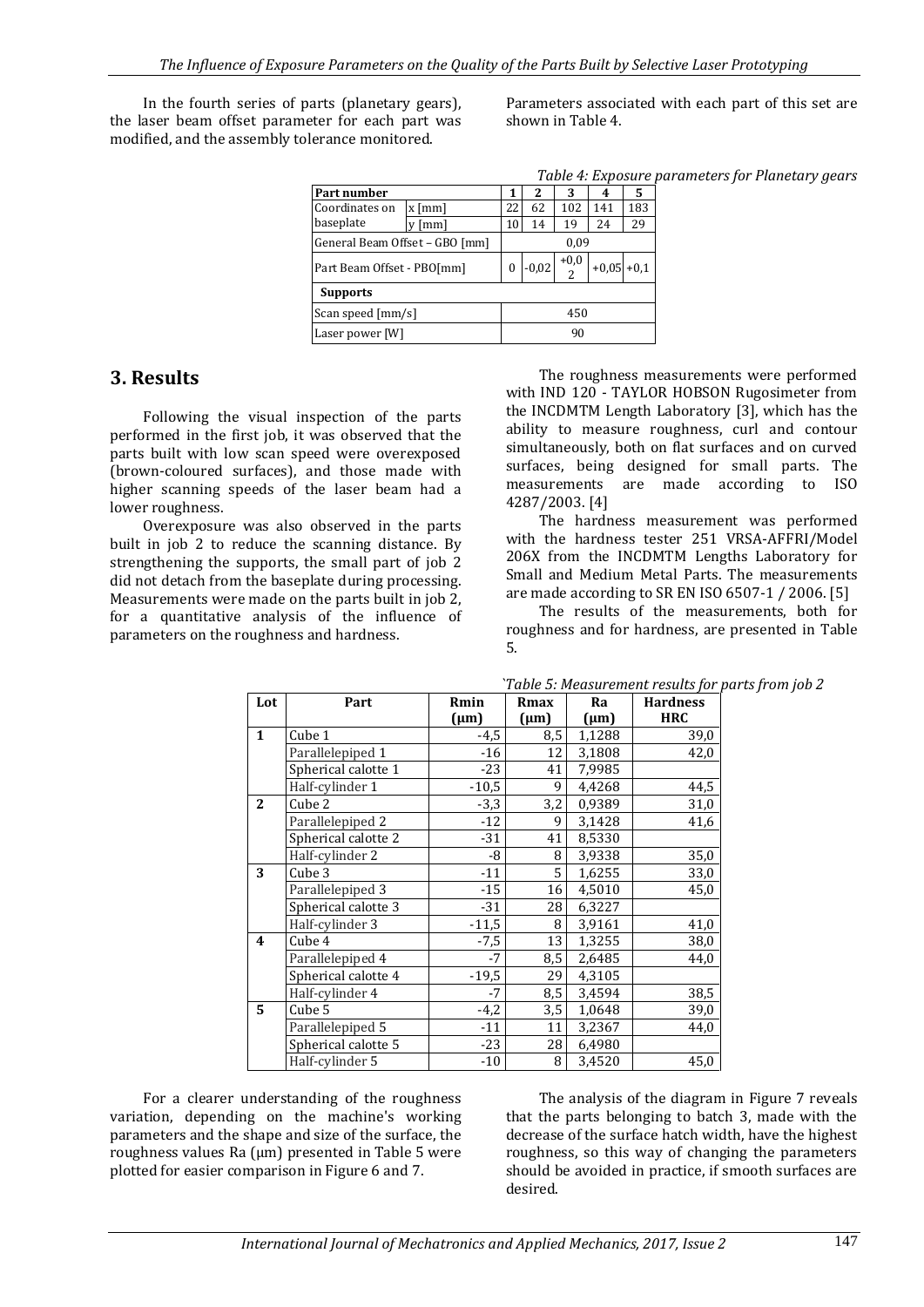

*Figure 6. Roughness depending on production batch*



*Figure 7: Roughness depending on geometric shape*

The maximum roughness appeared as expected in the curved surfaces, namely the spherical cap and the half-cylinder. This phenomenon is normal and is due to prototyping technology, which involves slicing the parts in successive layers, which means that the curved surfaces show the so-called "ladder" effect, which automatically leads to the increase of the roughness of the parts.

This effect is all the more important as the surface is curved in more than one direction and so, as can be seen in Figure 6, the roughness of the spherical cap is greater than that of the half-cylinder.

The ruggedness of planar surfaces parallel to the surface of the baseplate is the smallest. It can also be concluded that the surface size also influences the Ra roughness value.

The best part roughness was obtained for batch 2 and batch 4 respectively, which used the following working parameters:

- Batch 2: Parts made by increasing the hatching distance of the surface to 0.2mm;
- Batch 4: Parts made with 2 post contours and 150W laser beam power.

The effect of the parameters on the hardness of the parts, is shown in Figure 8.



*Figure 8: Hardness depending on the manufacturing batch*